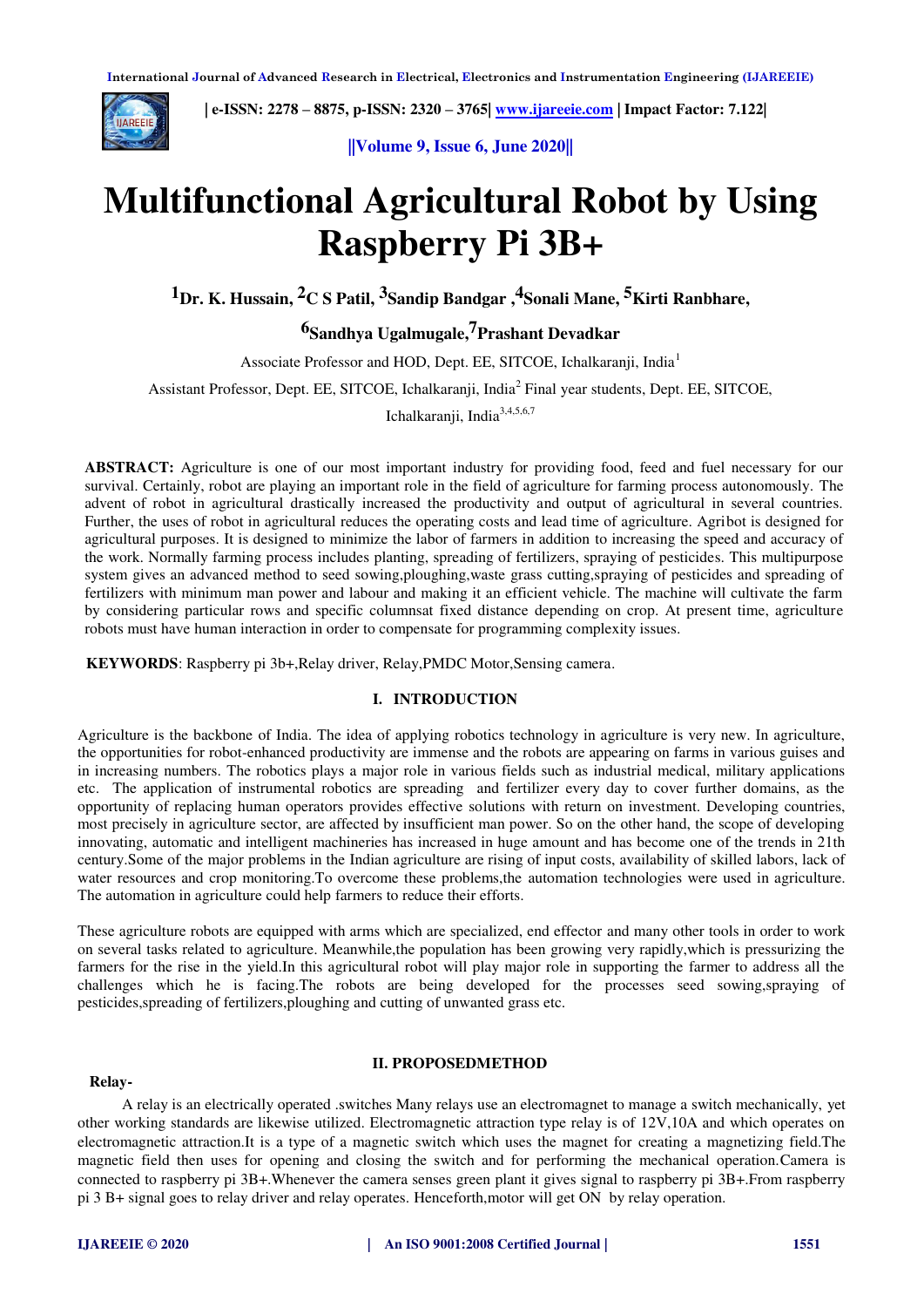

 **| e-ISSN: 2278 – 8875, p-ISSN: 2320 – 3765| [www.ijareeie.com](http://www.ijareeie.com/) | Impact Factor: 7.122|** 

## **||Volume 9, Issue 6, June 2020||**

#### **PMDC Motor**

In a DC motor, an armature rotates inside a magnetic field. The basic working principle of DC motor is based on the Faradays law of electromagnetic induction which is, whenever a current carrying conductor is placed inside a magnetic field, there will be a mechanical force experience by that conductor.

It's essential to established magnetic field. The magnetic field is establishes by using a magnet. It can be use electromagnet or permanent magnet. A permanent magnet Dc motor is type of DC motor that uses permanent magnet to create the magnetic field required for operation of DC motor.

#### **Raspberry pi 3B +**

Raspberry Pi 3B+ is a small board computer. It has CPU, GPU, USP ports and I/O pins, Wi-Fi, Bluetooth, USB and network boot and is capable of doing some functions like a regular computer. The SOC (system on chip) combines both CPU and GPU on a package and turns out to be faster than Pi 2 and Pi 3 models.



Fig.1. Hardware kit of raspberry pi 3B+

CPU means central processing unit it performs the basic arithmetical, logical and input output operation of raspberry pi 3B+.CPU is divided into 2 parts APU and GPU.APU means arithmetic processing unit which performs arithmetic operation. GPU means graphic processing unit is a specialized electronic ckt. Using rapidly manipulate and after memory to accelerate creation of image in a frame buffer intended for output to a display. BCM 2837B0 chip is used in the raspberry pi 3B+.There are 2 USB ports and POE header.It has 40 GPIO pins and 4 pole stereo output and composite video port.It has CSI and DSI.CSI means camera serial interface and DSI means display serial interface.Raspberry pi 3B+ get supply from power supply regulator and it also takes signal from camera whenever it sense green plant.

#### **Sensing camera -**

We can use different types of camera to sense the green but here we are using sensing camera. The function of this sensor is to sense the green if particular plant is green then its will send signal to relay driver through Raspberry pi after that nozzle through pesticides spray on the plant. If it is not green then no any signal it will send to Raspbeery pi.



Fig.2.Sensing camera

#### **III. METHODOLOGY**

Battery is of 12v,35Ah is used. From battery supply is given to power supply regulator. Power supply regulator will convert unregulated AC into a constant DC. Its function is to supply a stable voltage to raspberry pi 3B+ and voltage regulator.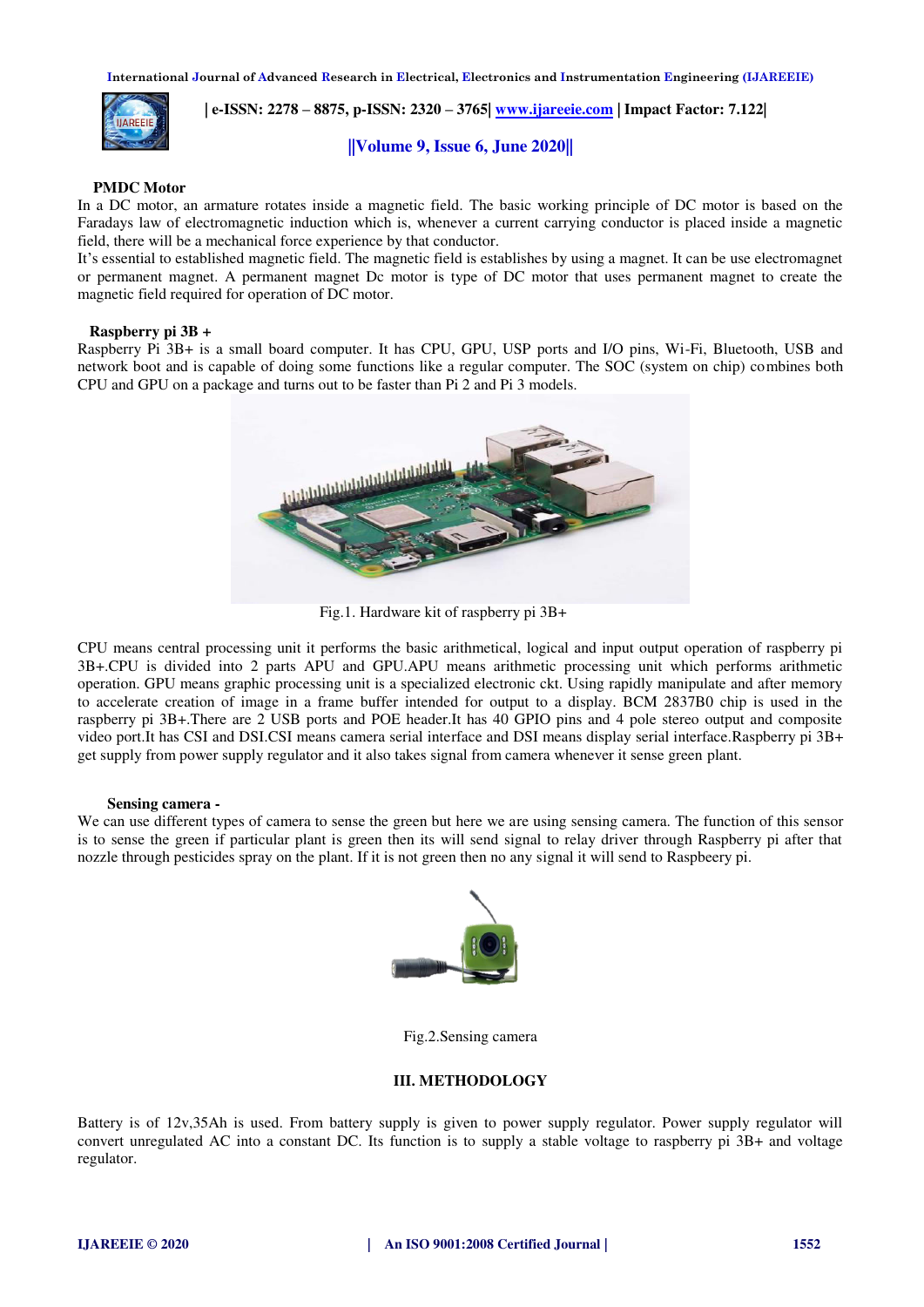

 **| e-ISSN: 2278 – 8875, p-ISSN: 2320 – 3765| [www.ijareeie.com](http://www.ijareeie.com/) | Impact Factor: 7.122|** 

## **||Volume 9, Issue 6, June 2020||**



Fig.3. Functional Block diagram of the working model of agricultural robot

Raspberry pi B+ is small type of hardware circuit. It works as small computer. It has two unit that is APU and GPU. APU is Arithmetic processing unit performs arithmetic operations and GPU is graphic processing unit is a specialized electronic circuit designed to rapidly manipulate and after memory to accelerate the certain of image in a frame buffer intended for out to display device. Raspberry pi 3B+ as 40 general purpose input pins by which we can take or give the data. It has also CSI and DSI.CSI means camera serial interface and DSI means display serial interface.

Form Raspberry pi supply is given to relay driver circuit .The circuit is used for driving the relay termed as relay driver circuit and it can be designed using various integrated ckt. IC ULN2003 is a Darlington transistor array which deals with high voltage and high current compares of seven NPN Darlington pairs and it typically used to drive motors. The relay driver is connected to relay and camera.

The camera program is interfaced in Raspberry pi using python language. Camera which is used for to sense the green when it senses the green it gives command to relay to operate the motor. By using motor named as M3 and M4 we will spread the fertilizer and other two motors named as M1 and M2 which are connected through voltage regulator which will used for to run the motor and grass cutting.



## **IV. HARDWAREIMPLEMENTATION**

Fig.4.Hardware implementation of multifunctional agricultural robot

The battery is connected to PMDC motor the rating of this motor 300rpm, 24V, and current 2.2A to 13.4A.After starting the switch the two motor are connected two wheels of the robot by using chain drive to run the motor and wheels simultaneously. The direction of the motor decides the direction of the robot i.e forward and reverse direction with the help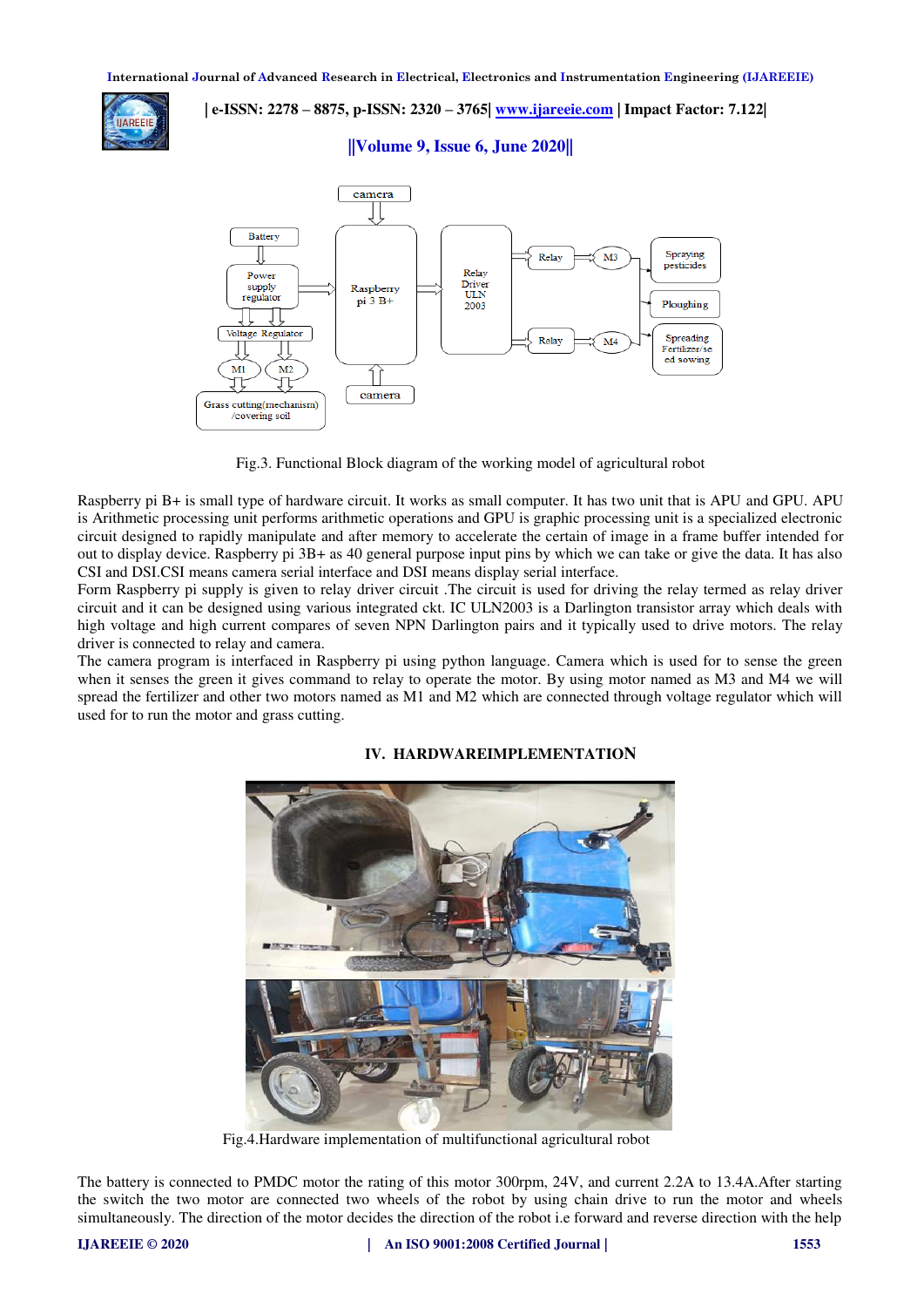

 **| e-ISSN: 2278 – 8875, p-ISSN: 2320 – 3765| [www.ijareeie.com](http://www.ijareeie.com/) | Impact Factor: 7.122|** 

**||Volume 9, Issue 6, June 2020||** 

of chain drive which is connected to wheels. The other motors is connected to fertilizer tank and raspberry pi 3B+ whenever the camera sense the green it gives signal to raspberry pi 3B+. Raspberry pi 3B+ given signal to relay driver hence relay gets on and automatically motors gets operated. When the camera sense the green then and then only it will spraying of pesticides otherwise it is remain just only in on mode.

After the starting the motor the operations such as ploughing and at the same time fertilizer get sprayding. We can also we replace fertilizer with seeds by which we can also perform seed sowing operation. The knob is provided to fertilizer tank to adjust the quantity of fertilizer or also seeds. The pipe is for spreading fertilizer or sowing operation and seed or fertilizers is covered with the help of soil covering blade. Also, this blade is used to cut unwanted grass.By using voltage regulator we can control the seed of the motor. As the relation voltage is directly prepositional to the speed as voltage increases speed is also increases and as voltage decreases the speed is also decreases.

#### **V. PROGRAMAND RESULTS**

| import cv2                                            | cap.release()                                            |
|-------------------------------------------------------|----------------------------------------------------------|
| import numpy as np                                    | cv2.destroyAllWindows()                                  |
| import os                                             | except:                                                  |
| import imutils                                        | cap=cv2.VideoCapture(1)                                  |
|                                                       | cap.set $(3,640)$                                        |
| try:                                                  | cap.set $(4,480)$                                        |
| cap=cv2.VideoCapture(0)                               |                                                          |
| cap.set $(3,640)$                                     | while True:                                              |
| cap.set $(4,480)$                                     | $_{$ -,frame=cap.read $()$                               |
| while True:                                           | blurred_frame = $cv2$ .GaussianBlur(frame, $(5, 5)$ , 0) |
| $_{$ _,frame=cap.read()                               | $hsv = cv2.cvtPlant(blurred\_frame,$                     |
|                                                       | cv2.PLANT_BGR2HSV)                                       |
| blurred_frame = $cv2$ .GaussianBlur(frame, (5, 5), 0) |                                                          |
| $hsv = cv2.cvtPlant(blurred\_frame,$                  | $low\_green = np.array([36, 25, 25])$                    |
| cv2.PLANT_BGR2HSV)                                    | high_green=np.array( $[70, 255, 255]$ )                  |
| $low\_green = np.array([36, 25, 25])$                 | $mask = cv2.inRange(hsv, low\_green, high\_green)$       |
| high_green=np.array( $[70, 255, 255]$ )               | $contours = cv2$ .findContours(mask,                     |
|                                                       | cv2.RETR_TREE, cv2.CHAIN_APPROX_NONE)                    |
| $mask = cv2.inRange(hsv, low\_green, high\_green)$    | $contours = imu tils.grab_contours(contours)$            |
| $contours = cv2$ .findContours(mask,                  | for contour in contours:                                 |
| cv2.RETR_TREE, cv2.CHAIN_APPROX_NONE)                 | area=cv2.contourArea(contour)                            |
| $contours = imu tils.grab_contours(contours)$         | if(area $> 1000$ ):                                      |
| for contour in contours:                              | cv2.drawContours(blurred_frame, contour, -1,             |
| area=cv2.contourArea(contour)                         | (0, 255, 0), 3)                                          |
| if(area $> 1000$ ):                                   | cv2.imshow("Frame", blurred_frame)                       |
| cv2.drawContours(blurred_frame, contour, -1,          | cv2.imshow("Mask", mask)                                 |
| (0, 255, 0), 3)                                       | $key = cv2$ .wait $Key(1)$                               |
| cv2.imshow("Frame", blurred_frame)                    | if key $== 27$ :                                         |
| cv2.imshow("Mask", mask)                              | break                                                    |
| $key = cv2$ .wait $Key(1)$                            |                                                          |
| if key $== 27$ :                                      | cap.release()                                            |
| break                                                 | cv2.destroyAllWindows()                                  |
|                                                       |                                                          |